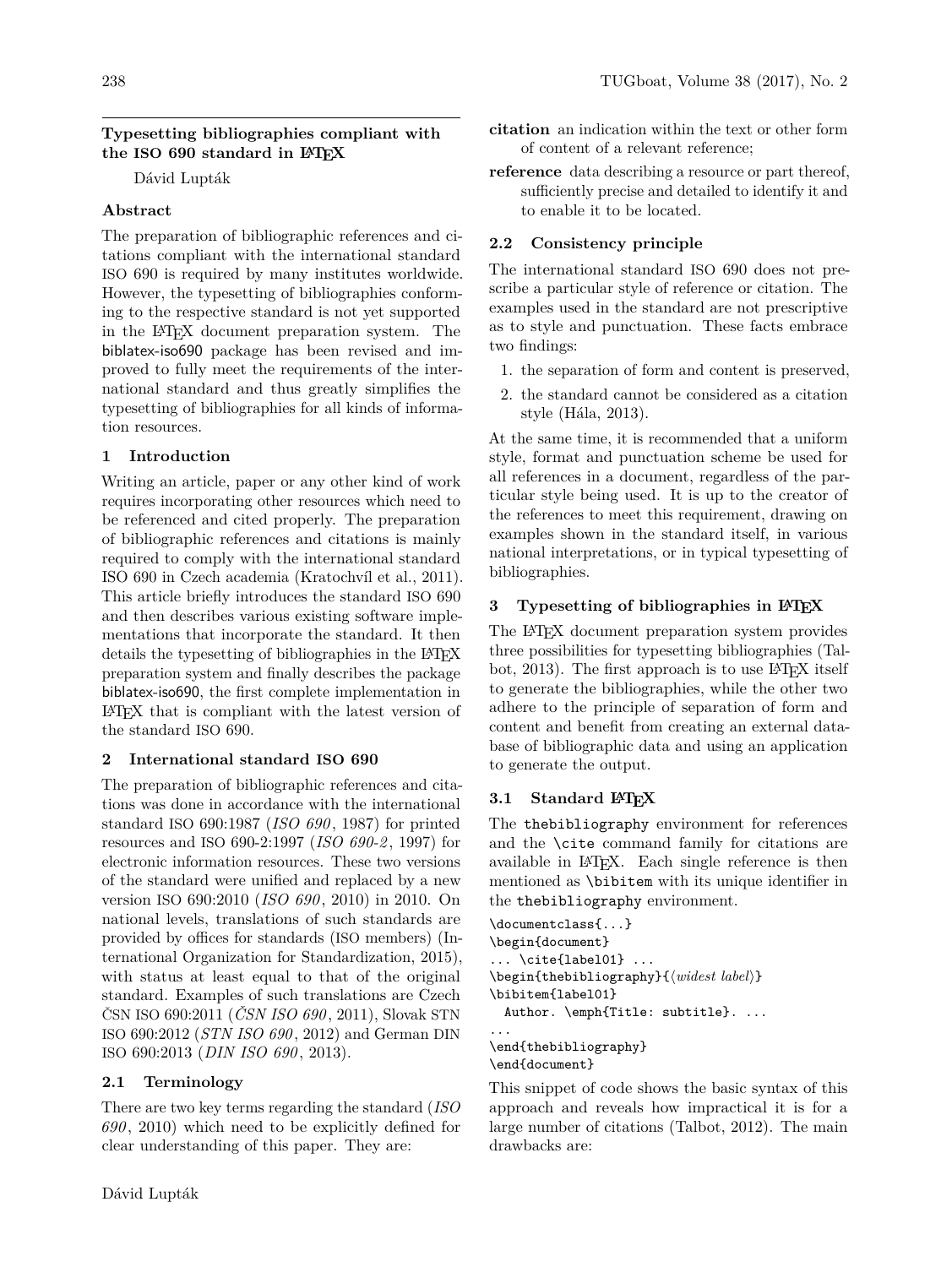- 1. all entries listed in the thebibliography environment are typeset, regardless of whether they are cited,
- 2. every bibliography entry has to be entered and formatted manually for every desired bibliography style,
- 3. bibliography references are not sorted, but output in the order in which they are listed in the thebibliography environment.

ISO 690 does not prescribe any guidelines for dealing with the first disadvantage, but such results do not follow the general recommendations for bibliographies (Talbot, [2013\)](#page-6-6). Regarding the second limitation, it is very difficult to ensure the consistency of references; regarding the third drawback, it is impossible to output references in the correct order for any method of citation introduced in the standard.

What is missing from this approach is reusability of the bibliographic entries and scalability of the list. On the other hand, one of its great strengths is relatively fast document compilation, as it only needs to be compiled twice using the TEX engine.

### **3.2 BIBTEX**

The preferred method of generating a bibliography is to create an external bibliography database (see section [3.4\)](#page-2-0) and use an application to generate the output (Talbot, [2013\)](#page-6-6). Such applications can deal with typesetting references in the correct order, solving the third issue. Also, based on the selected bibliography style, solving the second issue, they generate thebibliography environment which can then be input into the document. One typical representative of this method is BIBTEX, which adheres to the principle of separating the form and content.

The \bibliographystyle command is used to define the desired bibliography formatting style; the \bibliography command specifies an external bibliography database to use and also the location where the list of references is to be printed. The \cite family commands are used to create citations within the document text pointing to the desired references. It is also possible to use the \nocite command to add the bibliography entry to the list of references without printing a citation within the text, addressing the first problem.

```
\documentclass{...}
\bibliographystyle{\formatting style}}
\begin{document}
... \text{cite}[\text{d}{\text{d}}\text{d}{\text{t}}\text{d}{\text{t}}] : \{(list of labels)} ...
\boldsymbol{\delta} \bibliography\{\langle list \ of \ database \ files \rangle\}\end{document}
```
While this brief introduction to BIBTFX seems promising, it conceals a raft of problems, not least of which

is that development of the BIBTEX program is stagnant (Patashnik, [1994;](#page-6-8) Patashnik, [2003\)](#page-6-9). The main disadvantages and limitations are as follows:

- 1. input encoding problems ("BIBT<sub>E</sub>X", 2010) (although an alternative solution is available),<sup>[1](#page-1-0)</sup>
- 2. designing your own BibTEX styles is rather difficult (Patashnik, [1988\)](#page-6-10) (although an alternative solution for making BIBTEX styles is available), $2$
- 3. a shortage of citation customizations (Shell et al., [2007\)](#page-6-11) (although more flexible solutions are available),[3](#page-1-2)
- 4. absence of contemporary fields widely used nowadays, e.g. the url field (although an alternative solution is available),[4](#page-1-3)
- 5. lack of translations and multilingual bibliographies (Harders, [2002\)](#page-5-4) (although an alternative solution is available).<sup>[5](#page-1-4)</sup>

To typeset your document properly, it is necessary to compile your document at least three times using the TEX engine and at least once more with the BibTEX program. The overall procedure to be applied (Markey, [2009\)](#page-6-12) is as follows:

# LATEX  $(BIBTFX IATEX)^+ IATEX$

Generating a bibliography using BIBT<sub>EX</sub> in comparison with the plain L<sup>AT</sup>EX introduces more complexity, but it does successfully mitigate most of the aforementioned limitations.

### <span id="page-1-5"></span>**3.3 BIBLATEX**

Another option for generating a bibliography via an external database and an application for compiling it is the BibLATEX package of LATEX. This package is a complete reimplementation of the bibliographic facilities provided by LAT<sub>F</sub>X, usually referred to as a successor of an ancient BIBTEX package ("BIB[TEX",](#page-5-3) [2010;](#page-5-3) Hufflen, [2011\)](#page-6-13). Formatting the bibliography is entirely controlled by T<sub>EX</sub> macros, while processing a bibliography database file (see also section [3.4\)](#page-2-0) can use the new biber backend program (Lehman et al., [2016\)](#page-6-14).

The usage of BIBLATEX differs slightly from traditional BibTEX since it provides more advanced bibliographic facilities for use with LATEX. From the user's perspective, a different syntax is noticeable. Formatting styles are specified as a load-time package option in the optional argument to \usepackage.

<span id="page-1-0"></span><sup>1</sup> <https://www.ctan.org/pkg/bibtex8bit>

<span id="page-1-2"></span><span id="page-1-1"></span> $<sup>2</sup>$  <https://www.ctan.org/pkg/custom-bib></sup>

<sup>3</sup> <https://www.ctan.org/pkg/natbib>, [https://www.ctan.](https://www.ctan.org/pkg/cite) [org/pkg/cite](https://www.ctan.org/pkg/cite)

<span id="page-1-3"></span><sup>4</sup> <https://www.ctan.org/pkg/natbib>, [https://www.ctan.](https://www.ctan.org/pkg/babelbib) [org/pkg/babelbib](https://www.ctan.org/pkg/babelbib)

<span id="page-1-4"></span> $^5$  <https://www.ctan.org/pkg/babelbib>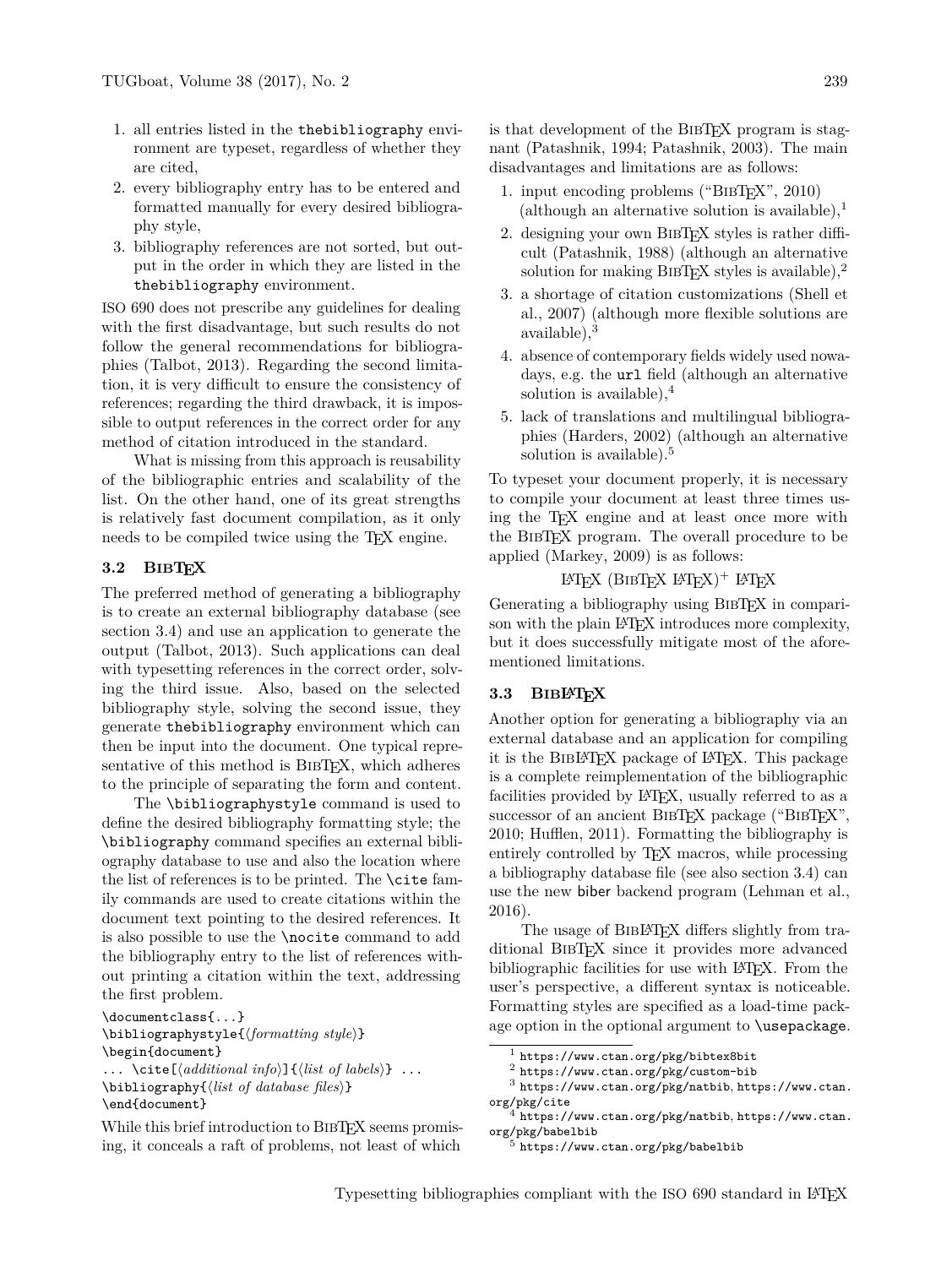Bibliography database files are specified in the document preamble with the \addbibresource command using the full name of the file (including .bib extension). The list of references is generated with the \printbibliography command; it is output at the position of this command in the document. To create citations within a text of a document, the \cite command and its variants are used. The basic structure is as follows:

```
\documentclass{...}
\usepackage[...]{biblatex}
\addbibresource{database01.bib}
\addbibresource{database02.bib}
\begin{document}
\cite{...}
...
\printbibliography
```

```
\end{document}
```
BIBLATEX successfully overcomes many of the limitations found in BibTEX, the most important of which are (" $BIBIPTEX"$ , 2016):

- 1. full Unicode support,
- 2. highly customizable sorting and bibliography labels,
- 3. polyglossia and babel support for automatic language switching for bibliographic entries and citations,
- 4. more entry types and fields,
- 5. ease of designing new bibliography and citation styles.

This list could be extended to cover more of the rich functionality provided by the BIBL<sup>AT</sup>EX package (Lehman et al., [2016\)](#page-6-14). There are very few drawbacks to this package, a notable exception being the incompatibility of BIBLATEX auxiliary files when submitting to a journal [\("Biblatex: submitting to a](#page-5-6) [journal", 2011\)](#page-5-6).

Document compiling is analogous to the BIBT<sub>EX</sub> approach. First, a document is compiled by TEX engine, followed by running biber on a generated auxiliary . bcf file, and then compiled by the T<sub>EX</sub> engine once again. Thus, the BIBLATEX schema for compiling a document is as follows:

```
latex document[.tex]
biber document[.bcf]
latex document[.tex]
```
The file extensions are optional.

### <span id="page-2-0"></span>**3.4 Bibliography database (.bib file)**

For the sake of completeness, it is necessary to introduce the bibliography database .bib file as well. This file contains bibliography entries: each entry has a specific type (the word after @), a unique label and

a number of tags (key–value pairs) defining resource data. The general schema of an entry looks like the following [\("BibTeX Format Description", 2006\)](#page-5-7):

$$
\mathbb{Q}\langle entry\ type\rangle\{\langle label\rangle\},\langle field\rangle = \{\langle value\rangle\},\
$$

$$
\therefore\text{field}\rangle = \{\langle value\rangle\},\
$$

}

All of the entry types supported by BIBTEX can be used directly, or via an alias also supplied with the BibLATEX package. BibLATEX introduces more types in addition to the traditional ones, with the possibility of defining completely new ones.

The same situation applies to entry fields. The BIBL<sup>AT</sup>EX package provides backward compatibility with all of the BIBTEX fields and adds extra ones. In addition to regular fields, there are so-called special fields which can contain additional settings related to an entry, e.g. to specify the language on a per-entry basis for multilingual bibliographies.

### **3.5 Summary**

The basic functionality of LAT<sub>EX</sub> for generating a bibliography can be appropriately used for a small number of citations in a document. However, in the case of a large number of citations, it is best to use an external bibliographic application. This approach adheres to the principle of separating the form and content, which results in high scalability and reusability of bibliography entries and makes working with references more flexible and efficient.

Besides BIBTEX — the traditional representative of this method— many other applications based on it are in existence. However, all of them inherit the limitations of BibTEX. This is mainly the case with the formatting styles used, although some applications work towards replacing the BST (BibTEX STyle) language with more modern languages — mostly XML (Hufflen, [2011;](#page-6-13) Hufflen, [2008\)](#page-5-8).

It emerges from the large variety of options for typesetting a bibliography in LATEX (Talbot, [2013;](#page-6-6) Mittelbach et al., [2004\)](#page-6-15) that the best choice nowadays is the BibLATEX package with its backend application biber (Hufflen, [2011;](#page-6-13) Kime et al., [2016\)](#page-6-16).

### **4 ISO 690 implementations**

This section introduces existing software products, tools and services which incorporate the ISO 690 standard. The first two mentioned here are designed to be used with the IATEX document preparation system; the CSL language is covered thanks to its newfound popularity and the OPmac-bib package because it is a rare example among all available packages which delivers full support for this particular standard. A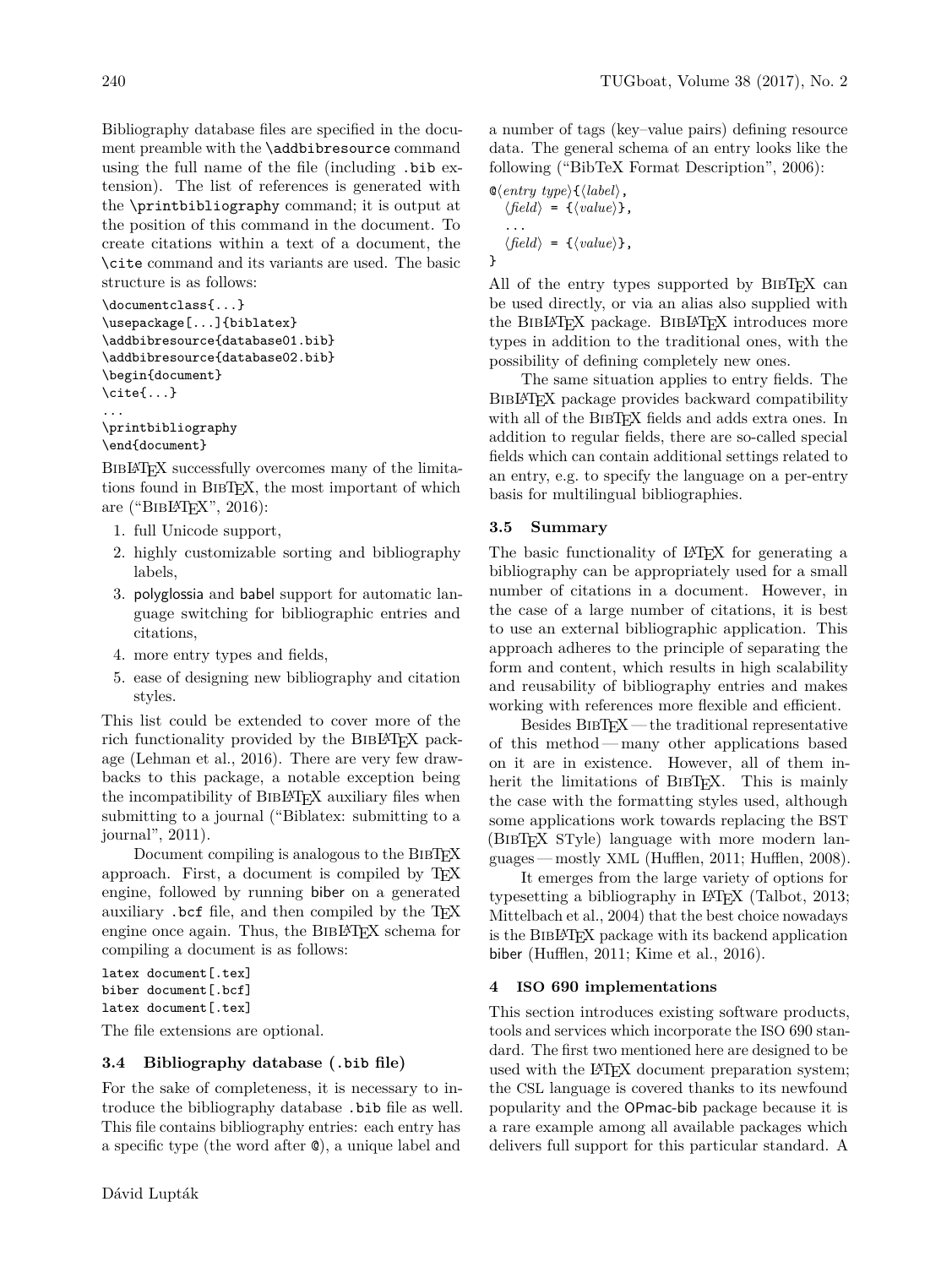more comprehensive overview of the available solutions can be found in the author's bachelor's thesis written in Slovak (Lupták, [2016\)](#page-6-17).

#### **4.1 czechiso**

For the Czech versions of the standard— ČSN ISO 690:1996 (*[ČSN ISO 690](#page-5-9)* , [1996\)](#page-5-9) and ČSN ISO 690- 2:2000 (*[ČSN ISO 690-2](#page-5-10)* , [2000\)](#page-5-10)— there is an unofficial formatting style, czechiso, created by David Martinek in 2006 (Martinek, [2006\)](#page-6-18). This implementation does not meet the requirements of the standard precisely, as it lacks some of the required fields for bibliographic entries. Many of the functions responsible for printing out a reference correctly are in need of rewriting to fully conform to the standard.

#### **4.2 biblatex-iso690**

The first version of the bibliography and citation style for BibLATEX conforming to the standard ISO 690 dates back to 2011. This implementation was based on the previous versions of the standards (*[ČSN ISO](#page-5-9) [690](#page-5-9)* , [1996;](#page-5-9) *[ČSN ISO 690-2](#page-5-10)* , [2000\)](#page-5-10) and on its Czech interpretation (Bratková, [2008\)](#page-5-11). The package was created by Michal Hoftich (Hoftich, [2011\)](#page-5-12). As with czechiso, this solution did not precisely adhere to the standards. Many issues related to the functionality of the package as well as the usage of this style were reported on the homepage of the project. Thanks to completely revamping the style in 2016, the package fully meets the requirements of the standard at its current stage of development (see also subsection [5\)](#page-4-0).

#### **4.3 The CSL language**

The Citation Style Language (CSL) is an open XML based language for working with bibliographies. It became popular with the release of the Zotero reference manager in 2006 (Fenner, [2010\)](#page-5-13).

The main advantage of this language is its XML syntax, closely followed by its popularity, open source initiative and the versatility of CSL (Ansorge et al., [2013\)](#page-5-14). Another undisputed benefit is its almost universal application, as testified to by the extensive list of products using CSL styles that appears on the official web page of the CSL project (Zelle, [2016a\)](#page-6-19). The best known are Zotero, Papers and Mendeley.

The CSL style repository has over 8 000 styles, including 15 styles for the ISO 690 standard. These styles differ in their localization and methods of citation, hence the vast number of styles for just one standard. All of them contain minor deviations from the standard ISO 690. CSL is not, however, without its limitations (Zelle, [2016b\)](#page-6-20):

• limited support for customizing the label format,

- limited support for legal styles (Multilingual Zotero can be used as an alternative),
- limited support for citing items in multiple languages within a single document (Multilingual Zotero can be used as an alternative),
- limited support for entering date ranges into the date field (no entry is generated).

It should be added that BIBLATEX does not suffer from these limitations (Lehman et al., [2016\)](#page-6-14).

#### **4.4 OPmac-bib**

The OPmac package defines additional macros on top of plain TEX, providing functionality similar to core LATEX. The additional package, OPmac-bib, comes with it and is available for bibliography functionality. No external program for generating a bibliography is needed, as everything is handled by T<sub>F</sub>X macros and the librarian.tex package created by Paul Isambert. The OPmac package was created by Petr Olšák and has been shipping with the csplain package since 2015. More details about the OPmac package can be found in another article (Olšák, [2016\)](#page-6-21).

OPmac-bib can process all of the traditional types and fields of BibTEX and furthermore, it introduces new fields which are commonly needed when working with bibliographies nowadays. These fields are, for example, url, doi or lang, which eliminate the need of using a note field for providing such data. Hence it is possible to output this data in the correct order in accordance with the standard.

While BIBTEX lacks many needed types and fields, OPmac-bib has improved the situation considerably. But still, the standard is so complex that even OPmac-bib does not handle all of the requirements that the standard introduces. OPmac-bib can, however, deal with this very reasonably. The package provides some versatile fields which can be used for entering bibliographic data along with the formatting macros to customize the field. Hence one can achieve the desired output: option and ednote are examples of such fields.

The option field can be used for entering other titles, translations of titles, etc. This field allows the correct output conforming to the latest version of the standard to be achieved.

The ednote field can be used for entering secondary authors or other additional information. The formatting of this field is not further processed, so the entered value is output as is. Hence one has to be careful to conform to the standard when entering the data. Typical examples of such data are translators or originators of multiple editions.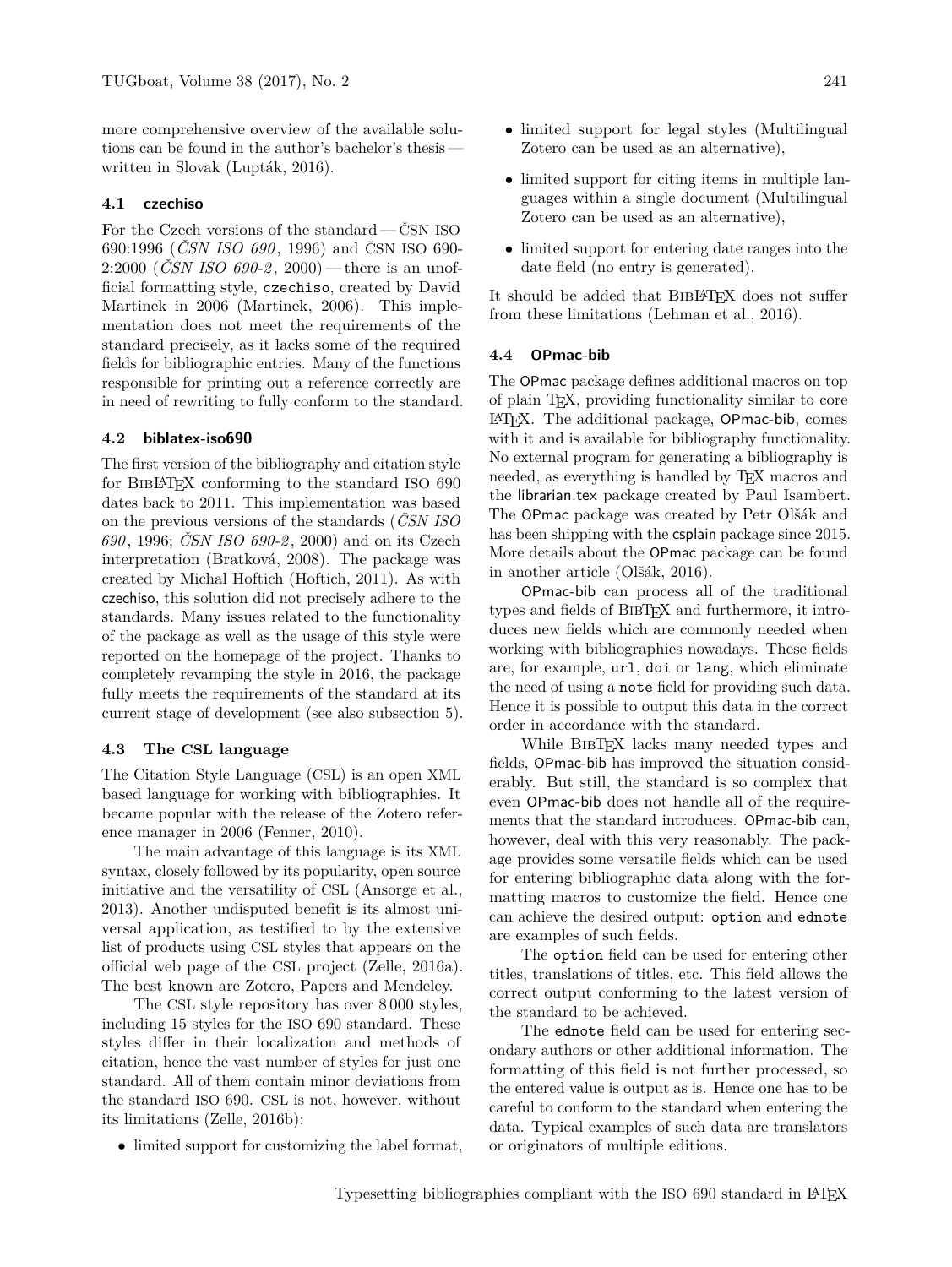The availability of these additional fields and full customization allows for generating a bibliography that conforms to the standard ISO 690.

## <span id="page-4-0"></span>**5 The biblatex-iso690 package**

Of all the implementations incorporating ISO 690 mentioned in the previous section, only one is relevant to typesetting a bibliography in LAT<sub>EX</sub>, namely the biblatex-iso690 package. The original implementation deviated from the standard, but since its review, the biblatex-iso690 package is fully compliant with the latest version of the international standard ISO 690.

The original biblatex-iso690 package contained the following defects and drawbacks:

- followed outdated editions of the standard,
- incorrect order of elements.
- redundant or missing punctuation,
- missing some types of resources,
- missing some required elements,
- missing creator secondary responsibility,
- obsolete and deprecated code.

An analysis of the original state of biblatex-iso690 resulted in its complete reimplementation. Printing the bibliography elements in the correct order in a reference was crucial, but not the only change. Almost all macros, commands and definitions for parsing fields from the .bib database file were refactored. Many requirements of the standard could be met simply by using the author interface of the BIBLATEX package. For other requirements, it was necessary to refine some of the low-level macros, and still others were left to the programmer of the bibliography database as they could not be solved algorithmically. The known limitations are:

- lack of support for the running notes citation method,
- url addresses wrapping,
- algorithmic solution for (not) printing a first edition of a resource,
- algorithmic solution for (not) printing only the first publisher,
- algorithmic solution for (not) printing only the first location (e.g., of publication),
- the term *Anon* for anonymous works,
- localization string *nodate* for no date.

## **5.1 Methods of citation**

The ISO 690 standard prescribes three citation methods of information resources. The first is the aforementioned running notes method, then there is the socalled Harvard system (also known as author-date), and lastly the numeric system. In the biblatex-iso690

package they are available as iso-authoryear and iso-numeric. The formatting style is specified as a package option when loading BIBL<sup>AT</sup>EX, e.g.

\usepackage[style=iso-numeric]{biblatex}

## **5.2 Package options — customization**

ISO 690 does not prescribe any particular style, format or punctuation scheme for the references to be used. Frequently requested customizations (to style, format or punctuation scheme) are available as biblatex-iso690 package options. These are:

- spacecolon=[true|false] changes the printing of colons in subtitles and publication information:
	- **–** Place : Publisher
	- **–** Place: Publisher
- pagetotal=[true|false] prints a total number of pages of a resource as optional information in square brackets:
	- **–** Place : Publisher, 2008 [60 p.]
	- **–** Place : Publisher, 2008
- shortnumeration=[true|false] distinguishes volumes and pagination typographically:
	- **–** . . . 2011, **32**(3), 289–301
	- **–** . . . 2011, vol. 32, no. 3, pp. 289–301
- thesisinfoinnotes=[true|false] to specify the position of thesis information:
	- **–** . . . Available from: h*url*i. BT. MU, FI, Brno. Supervisor Petr SOJKA
	- **–** . . . BT. MU, FI, Brno. Supervisor Petr SOJKA. Available from:  $\langle url \rangle$

## **5.3 Integration into the fithesis3 class**

fithesis3 is the official document class for the typesetting of theses at Masaryk University (Brno, Czech Republic) in LATEX (Novotný et al., [2015\)](#page-6-22). This class has been designed for easy style extensibility and for local files from other academic institutions. It was also an obvious request to integrate the biblatexiso690 package into the fithesis3 template. This integration has been done in cooperation with the maintainer of the fithesis3 package — Vít Novotný and consists of the following steps:

- the bib key added to the package metadata section, which can be used to specify a list of .bib database files,
- the citation method is loaded automatically based on the selected faculty,
- the list of references is printed automatically at the end of a document,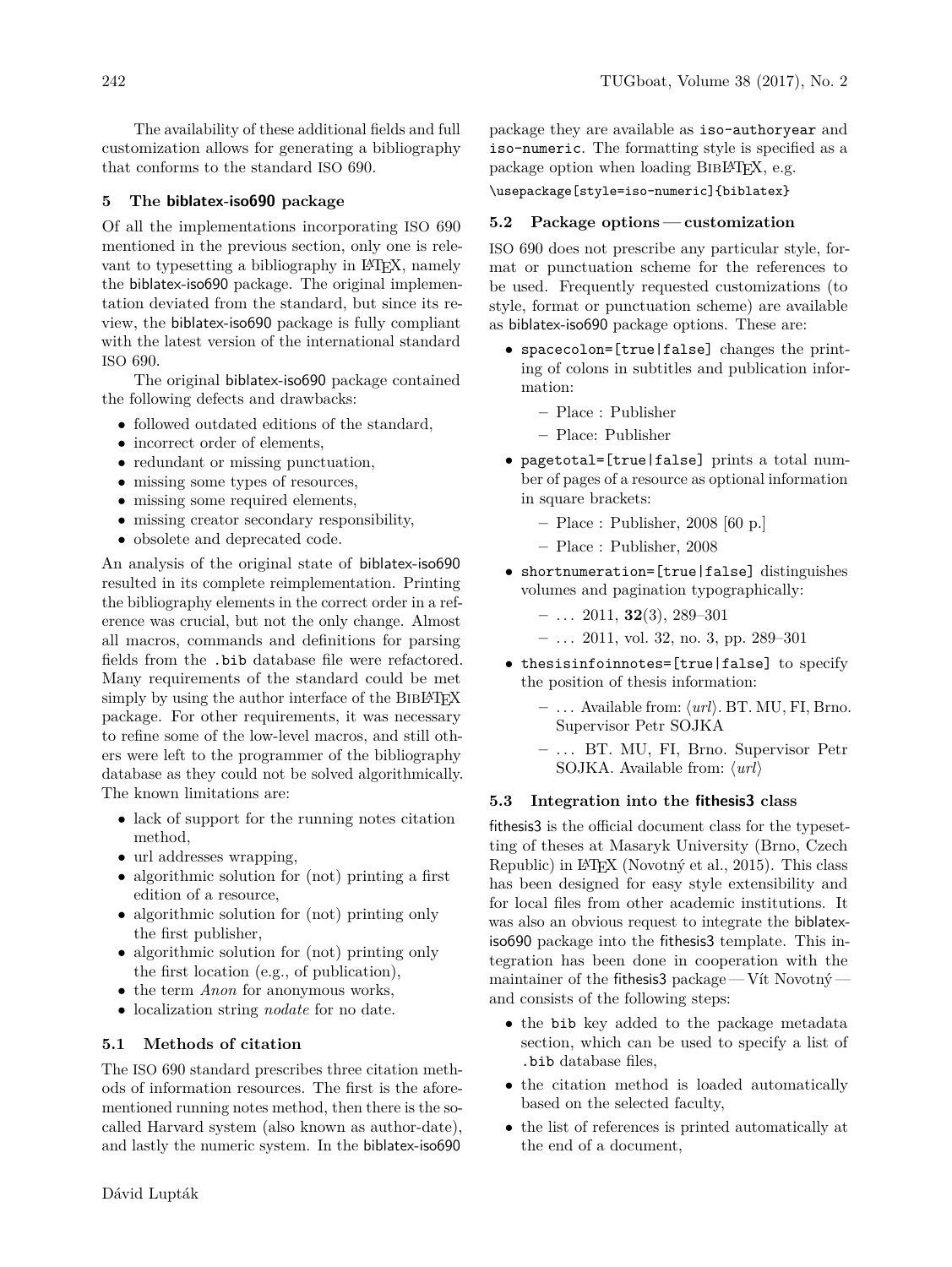• all bibliography management can also be set up manually (see section [3.3\)](#page-1-5).

```
\documentclass{fithesis3}
\thesissetup{
  ...
```

```
bib = {database.bib}
  ...
}
\begin{document}
... \cite{...} ...
\end{document}
```
#### **5.4 Availability**

As already mentioned, until now there was no official support for the ISO 690 standard in L<sup>AT</sup>EX. However, biblatex-iso690 package has acquired official status after the revision and is now available from CTAN as the package biblatex-iso690. Under the same name it is also available in the T<sub>E</sub>X Live distribution since T<sub>E</sub>X Live 2016.

#### **6 Summary**

This paper describes typesetting a bibliography in LATEX, compliant with the international standard ISO 690. The standard was introduced at the beginning, followed by considerations of three methods of typesetting a bibliography in LATEX. There are many implementations incorporating the standard ISO 690 but the biblatex-iso690 package holds the most interest: after its initial implementation in 2011, it was revised in 2016 to fully meet the requirements of the most recent version of the standard. References in this article are generated using the reimplemented package biblatex-iso690, to serve as a demonstration.

#### **Acknowledgements**

I gratefully acknowledge the funding received from the Faculty of Informatics at the Masaryk University in Brno for the development of the package.

I would also like to acknowledge Michal Hoftich, Vít Novotný and Moritz Wemheuer for their continuous support while developing the package and Petr Sojka for supervising the whole project. And special thanks to James Thomas, Barbara Beeton and Karl Berry for their careful proofreading of this paper.

#### **References**

- <span id="page-5-3"></span>*BIBTEX: Process bibliographies for LATEX, etc.* 2010. *CTAN: The Comprehensive TEX Archive Network* [online] [visited on 2016-05-14]. Available from: <https://www.ctan.org/pkg/bibtex>.
- <span id="page-5-5"></span>*BIBLATEX: Sophisticated Bibliographies in LATEX*, 2016. *CTAN: The Comprehensive TEX Archive Network* [online] [visited on 2016-05-14]. Available from: <https://www.ctan.org/pkg/biblatex>.
- <span id="page-5-14"></span>ANSORGE, Libor; KRATOCHVÍL, Jiří, 2013. Popis šablony ČSN ISO 690:2011 v jazyce CSL pro citační manažer Zotero. *ProInflow*. Vol. 5, no. 2. ISSN 1804-2406. Available also from: [http://pro.inflow.cz/sites/default/files/](!http://pro.inflow.cz/sites/default/files/!pdfclanky/Kratochvil_Ansorge_Sablona_0.pdf) [pdfclanky/Kratochvil\\_Ansorge\\_Sablona\\_0.pdf](!http://pro.inflow.cz/sites/default/files/!pdfclanky/Kratochvil_Ansorge_Sablona_0.pdf).
- <span id="page-5-6"></span>*Biblatex: submitting to a journal*, 2011. *TEX – LATEX Stack Exchange* [online] [visited on 2016-05-14]. Available from: [http://tex.stackexchange.com/questions/](http://tex.stackexchange.com/questions/12175/biblatex-submitting-to-a-journal) [12175/biblatex-submitting-to-a-journal](http://tex.stackexchange.com/questions/12175/biblatex-submitting-to-a-journal).
- <span id="page-5-7"></span>*BibTeX Format Description*, 2006. *BibTeX.org* [online] [visited on 2017-05-08]. Available from: <http://www.bibtex.org/Format>.
- <span id="page-5-11"></span>BRATKOVÁ, Eva (comp.), 2008. *Metody citování literatury a strukturování bibliografických záznamů podle mezinárodních norem ISO 690 a ISO 690-2: metodický materiál pro autory vysokoškolských kvalifikačních prací* [online]. Verze 2.0, aktualiz. a rozšíř. Praha: Odborná komise pro otázky elektronického zpřístupňování vysokoškolských kvalifikačních prací, Asociace knihoven vysokých škol ČR [visited on 2016-02-02]. Available from: <http://www.evskp.cz/SD/4c.pdf>.
- <span id="page-5-9"></span>*ČSN ISO 690: Dokumentace – Bibliografické citace – Obsah, forma a struktura*, 1996. Praha: Český normalizační institut. Třídící znak 01 0197.
- <span id="page-5-0"></span>*ČSN ISO 690: Informace a dokumentace – Pravidla pro bibliografické odkazy a citace informačních zdrojů*, 2011. Praha: Úřad pro technickou normalizaci, metrologii a státní zkušebnictví. Třídící znak 01 0197.
- <span id="page-5-10"></span>*ČSN ISO 690-2: Informace a dokumentace – Bibliografické citace – Část 2: Elektronické dokumenty nebo jejich části*, 2000. Praha: Český normalizační institut. Třídící znak 01 0197.
- <span id="page-5-1"></span>*DIN ISO 690: Information und Dokumentation – Richtlinien für Titelangaben und Zitierung von Informationsressourcen*, 2013. Berlin: DIN Deutsches Institut für Normung e. V.
- <span id="page-5-13"></span>FENNER, Martin, 2010. Citation Style Language: An Interview with Rintze Zelle and Ian Mulvany. *Gobbledygook* [online] [visited on 2016-04-16]. Available from: [http://blogs.plos.org/mfenner/2010/09/](http://blogs.plos.org/mfenner/2010/09/24/citation-style-language-an-interview-with-rintze-zelle-and-ian-mulvany/) [24/citation-style-language-an-interview-with](http://blogs.plos.org/mfenner/2010/09/24/citation-style-language-an-interview-with-rintze-zelle-and-ian-mulvany/)[rintze-zelle-and-ian-mulvany/](http://blogs.plos.org/mfenner/2010/09/24/citation-style-language-an-interview-with-rintze-zelle-and-ian-mulvany/).
- <span id="page-5-2"></span>HÁLA, Tomáš, 2013. Komentář k nové revizi normy ČSN ISO 690 – Pravidla pro bibliografické odkazy a citace informačních zdrojů. *Zpravodaj Československého sdružení uživatelů TEXu*. Vol. 23, no. 2, pp. 107–112. ISSN 1211-6661. Available from DOI: [10.5300/2013-2/107](http://dx.doi.org/10.5300/2013-2/107).
- <span id="page-5-4"></span>HARDERS, Harald, 2002. Multilingual bibliographies: Using and extending the babelbib package. *TUGboat*. Vol. 23, no. 3/4, pp. 344–353. Available also from: [https://www.tug.org/TUGboat/tb23-3-4/](https://www.tug.org/TUGboat/tb23-3-4/!tb75harders.pdf) [tb75harders.pdf](https://www.tug.org/TUGboat/tb23-3-4/!tb75harders.pdf).
- <span id="page-5-12"></span>HOFTICH, Michal, 2011. *The* biblatex-iso690 *package: ISO 690 style for BIBLAT[E](!https://github.com/michal-h21/biblatex-iso690)X* [GIT] [visited on 2016-12-29]. Available from: [https://github.com/michal-h21/biblatex-iso690](!https://github.com/michal-h21/biblatex-iso690).
- <span id="page-5-8"></span>HUFFLEN, Jean-Michel, 2008. Languages for bibliography styles. *TUGboat: Proceedings of the 2008 Annual Meeting*. Vol. 29, no. 3, pp. 401–412. Available also from: [https://www.tug.org/TUGboat/](https://www.tug.org/TUGboat/!tb29-3/tb93hufflen.pdf) [tb29-3/tb93hufflen.pdf](https://www.tug.org/TUGboat/!tb29-3/tb93hufflen.pdf).